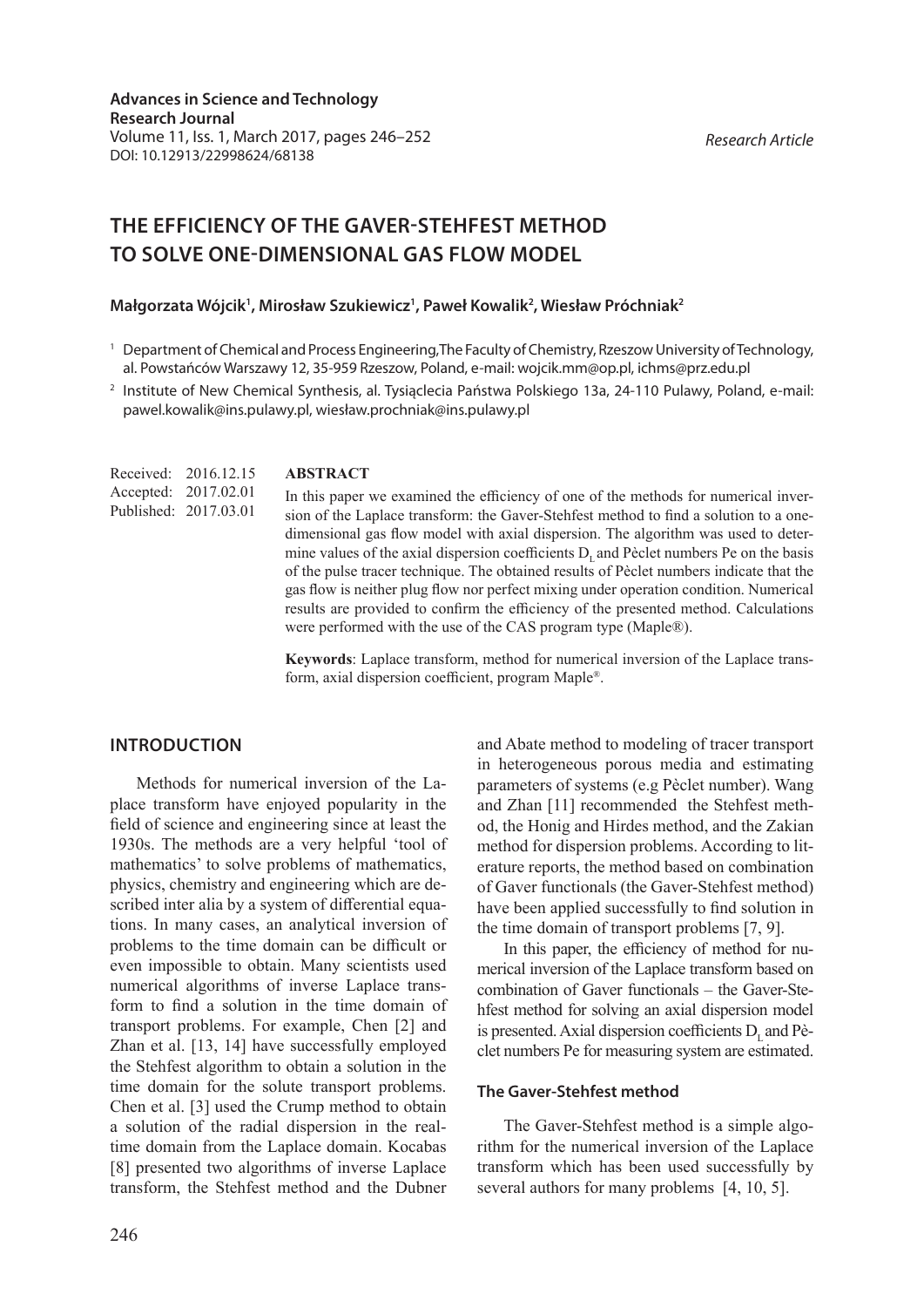This method approximates the time domain solution as [15]

$$
f(t) = \frac{\ln 2}{t} \sum_{k=1}^{N} V_k \cdot F(k \cdot \frac{\ln 2}{t})
$$
\n(1)

where  $V_k$  is described by the following equation

$$
V_{k} = (-1)^{k + \frac{N}{2}} \sum_{j = (\frac{k+1}{2})}^{\min(k, \frac{N}{2})} \frac{j^{2}(2j)!}{(\frac{N}{2} - j)! (j-1)! (k-j)! (2j-k)!}
$$
(1a)

The parameter N is called the Stehfest number N. It is the number of terms used in Eq. (1). Parameter N must be an even integer, it should be chosen by trial and error method. The precision of calculation depends on the parameter N because the inversion is based on a summation of N weighted values. Theoretically, the large value of parameter N determines a more accurate solution but if N is too large, the results may be worsened due to round-off errors. Thus, a suitable choice of value N is important to achieve the most accurate solution [6]. Many authors propose a different value of the parameter N to obtain the most accurate solution. For example, Cheng and Sidauruk recommended that optimal choice of N should be in a range from 6 to 20 [1].

# **DESCRIPTION OF THE EXPERIMENTS**

The main objective of this work is to find a simple and effective method to find values of coefficients  $(D<sub>L</sub>$  or Pe) of axial gas dispersion model. The scheme of the measuring system can be seen in Figure 1.

Zone 1: the pipe connected the 6-way valve outlet and the 6-way valve inlet; the length of the zone:  $2.0000 \cdot 10^{-2}$  [m], the diameter of the zone:  $1.5875 \cdot 10^{-3}$  [m].

Zone 2: empty reactor; the length of the zone:  $1.7700 \cdot 10^{-1}$  [m], the diameter of the zone:  $7.6500 \cdot 10^{-3}$  [m].

Zone 3: the pipe connected a reactor outlet and the 6-way valve; the length of the zone:  $2.3500 \cdot 10^{-1}$  [m], the diameter of the zone:  $1.5875 \cdot 10^{-3}$  [m].



**Fig. 1.** The schematic representation of the measuring system:  $1 -$  reactor,  $2 -$  the 6-way valve, 3 – sample loop, 4 – pipe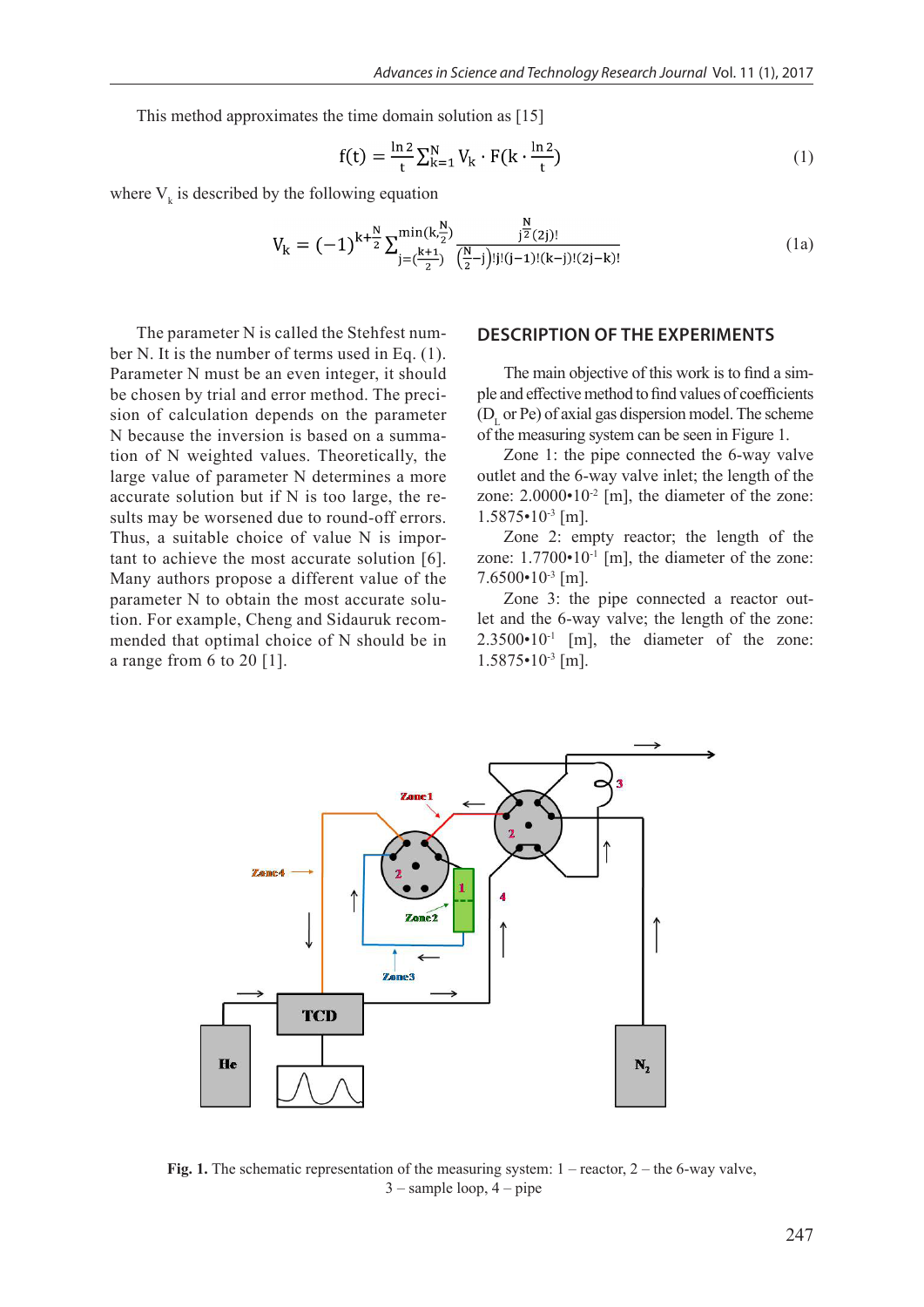Zone 4: the pipe connected the 6-way valve and TCD detector; the length of the zone: 5.5000•10<sup>-1</sup> [m], the diameter of the zone:  $1.5875 \cdot 10^{-3}$  [m]

The study was conducted as follows. The system was flushed for 15-30 minutes with a constant flow of heliumuntil a stable TCD signal was received. At the same time, the volume of sample loop  $(2.5000 \cdot 10^{-7}; 5.0000 \cdot 10^{-7} [m^3])$  was flushed also with a constant flow of nitrogen. Next, the 6-way valves were opened to allow the flow of helium with the constant volumetric flow rate (of  $3.3333 \cdot 10^{-7}$  or 5.0000 $\cdot$ 10<sup>-7</sup>or 6.6667 $\cdot$ 10<sup>-7</sup> [m<sup>3</sup>/s]) through the sample loop, all zones to detector TCD. TCD signal was recorded. All experiments were conducted at pressure 1.0000 $\cdot 10^5$  [Pa] and temperature 313 [K].

# **ASSUMPTIONS OF THE MODEL**

The presented model is based on the following assumptions:

- the system is operated under isothermal conditions and constant pressure,
- gases satisfy the equation of the state of an ideal gas.

BC:

# **MASS BALANCE OF THE PROCESS**

Mass balance of the nitrogen in each zones can be described by the following a system of partial differential equations and the initial and boundary conditions:

Zone 1:

$$
\frac{\partial c(x,t)}{\partial t} = D_{L,1} \frac{\partial^2 c(x,t)}{\partial x^2} - \frac{4F_v}{\pi d_{w,1}^2} \cdot \frac{\partial c(x,t)}{\partial x}
$$
  
IC:  $c(x, 0) = 0$   

$$
\frac{4F_v}{\pi d_{w,1}^2} \cdot c_0 = \frac{4F_v}{\pi d_{w,1}^2} \cdot c(0^+, t) - D_{L,1} \frac{\partial c(x,t)}{\partial x} |_{x=0^+}
$$
(2)

$$
\frac{\partial c(x,t)}{\partial x}\big|_{x=L_1^+} = \frac{\partial c(x,t)}{\partial x}\big|_{x=L_1^-}
$$

Zone 2:

$$
\frac{\partial c(x,t)}{\partial t} = D_{L,2} \frac{\partial^2 c(x,t)}{\partial x^2} - \frac{4F_v}{\pi d_{w,2}^2} \cdot \frac{\partial c(x,t)}{\partial x}
$$
  
IC:  $c(x, 0) = 0$   
BC:  $c(L_1^+, t) = c(L_1^-, t)$   

$$
\frac{\partial c(x,t)}{\partial x}|_{x=(L_1+L_2)^+} = 0
$$
 (3)

Zone 3:

$$
\frac{\partial c(x,t)}{\partial t} = D_{L,3} \frac{\partial^2 c(x,t)}{\partial x^2} - \frac{4F_v}{\pi d_{w,3}^2} \cdot \frac{\partial c(x,t)}{\partial x}
$$
  
IC:  $c(x, 0) = 0$   
BC:  $c(L_1 + L_2^+, t) = c(L_1 + L_2^-, t)$   

$$
\frac{\partial c(x,t)}{\partial x}|_{x=(L_1 + L_2 + L_3)^+} = 0
$$
 (4)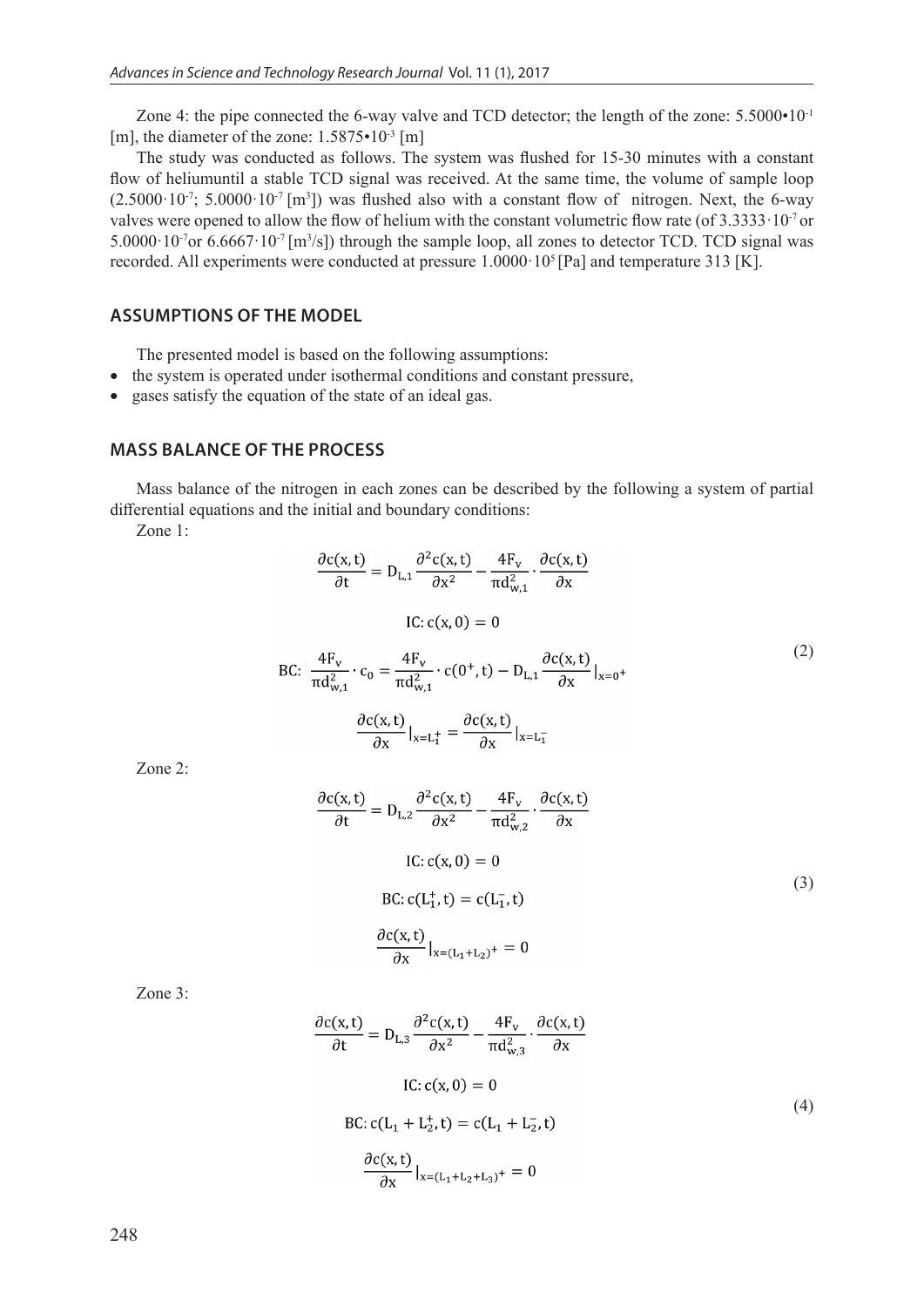Zone 4:

$$
\frac{\partial c(x,t)}{\partial t} = D_{L,4} \frac{\partial^2 c(x,t)}{\partial x^2} - \frac{4F_v}{\pi d_{w,4}^2} \cdot \frac{\partial c(x,t)}{\partial x}
$$
  
IC:  $c(x, 0) = 0$   
BC:  $c(L_1 + L_2 + L_3^+, t) = c(L_1 + L_2 + L_3^-, t)$   

$$
\frac{\partial c(x,t)}{\partial x}|_{x=(L_1 + L_2 + L_3 + L_4)^+} = 0
$$
 (5)

 $c(L_1^+L_2^+L_3^+L_4^+)$  corresponds concentration recorded by TCD-detector. We assumed that  $D_{L,1} = D_{L,3} =$  $D_{L4}$  due tu the same diameter of pipes. Inlet concentration can be described by rectangular pulse:

$$
c_0 = \begin{cases} 0 \text{ for } t < 0\\ c_T \text{ for } 0 \le t \le \frac{V_{imp}}{F_v} \\ 0 \text{ for } t > \frac{V_{imp}}{F_v} \end{cases}
$$
(5a)

where:  $C_T = P/R_g \cdot T \cdot 10^{3} = 3.906 \cdot 10^{-2}$  [kmol/m<sup>3</sup>],  $F_v$  the volumetric flow rate [m<sup>3</sup>/s].

## **RESULTS**

To obtain the outlet concentration of tracer  $c(L_1^+L_2^+L_3^+L_4^-,t)$ , we solved a system of partial differential equations Eq. (2-5) with appropriate initial and boundary conditions, by applying Laplace transform technique. The solution of model in Laplace domain may be written as

$$
\bar{c}(L_1 + L_2 + L_3 + L_4, s) = \frac{M}{N} \cdot c_0
$$
\n(6)

where:

$$
M = -(64F_v \cdot e^{(A+B)}(D_{L,1} \cdot \pi^2 \cdot d_{w,1}^4 \cdot s + 2F_v(2F_v - a)) \cdot e^{(C+D)(L_1 + L_2)} \cdot e^{(E+F)(L_1 + L_2 + L_3)} \cdot e^{(G+H)(L_1 + L_2 + L_3 + L_4)} \cdot b \cdot c \cdot d)
$$
\n(6a)

$$
N = (2F_v - a)(D_{L,1} \cdot \pi^2 \cdot d_{w,1}^4 \cdot s \cdot e^{(A-B)L_1} + 8F_v^2 \cdot e^{(A-B)L_1} - 4F_v \cdot e^{(A-B)L_1} \cdot a)(2F_v \cdot e^{(C-D)(L_1+L_2)} \cdot e^{(D-C)L_1} - e^{(C-D)(L_1+L_2)} \cdot e^{(D-C)L_1} \cdot b)(2F_v \cdot e^{(E-F)(L_1+L_2+L_3)} \cdot e^{(F-E)(L_1+L_2)} - e^{(E-F)(L_1+L_2+L_3)} \cdot e^{(F-E)(L_1+L_2)} \cdot c)(2F_v \cdot e^{(G-H)(L_1+L_2+L_3+L_4)} \cdot (6b) + e^{(H-G)(L_1+L_2+L_3)} - e^{(G-H)(L_1+L_2+L_3+L_4)} \cdot e^{(H-G)(L_1+L_2+L_3)} \cdot d)
$$

where:

$$
A = \frac{2F_{v} - \sqrt{D_{L,1} \cdot \pi^{2} \cdot d_{w,1}^{4} \cdot s + 4F_{v}^{2}}}{D_{L,1} \cdot \pi \cdot d_{w,1}^{2}}; B = \frac{2F_{v} + \sqrt{D_{L,1} \cdot \pi^{2} \cdot d_{w,1}^{4} \cdot s + 4F_{v}^{2}}}{D_{L,1} \cdot \pi \cdot d_{w,1}^{2}}; C = \frac{2F_{v} - \sqrt{D_{L,2} \cdot \pi^{2} \cdot d_{w,2}^{4} \cdot s + 4F_{v}^{2}}}{D_{L,2} \cdot \pi \cdot d_{w,2}^{2}}; D = \frac{2F_{v} + \sqrt{D_{L,2} \cdot \pi^{2} \cdot d_{w,2}^{4} \cdot s + 4F_{v}^{2}}}{D_{L,2} \cdot \pi \cdot d_{w,2}^{2}}; E = \frac{2F_{v} - \sqrt{D_{L,3} \cdot \pi^{2} \cdot d_{w,3}^{4} \cdot s + 4F_{v}^{2}}}{D_{L,3} \cdot \pi \cdot d_{w,3}^{2}}; F = \frac{2F_{v} + \sqrt{D_{L,3} \cdot \pi^{2} \cdot d_{w,3}^{4} \cdot s + 4F_{v}^{2}}}{D_{L,3} \cdot \pi \cdot d_{w,3}^{2}}; G = \frac{2F_{v} - \sqrt{D_{L,4} \cdot \pi^{2} \cdot d_{w,4}^{4} \cdot s + 4F_{v}^{2}}}{D_{L,4} \cdot \pi \cdot d_{w,4}^{2}}; H = \frac{2F_{v} + \sqrt{D_{L,4} \cdot \pi^{2} \cdot d_{w,4}^{4} \cdot s + 4F_{v}^{2}}}{D_{L,4} \cdot \pi \cdot d_{w,4}^{2}};}
$$
(6c)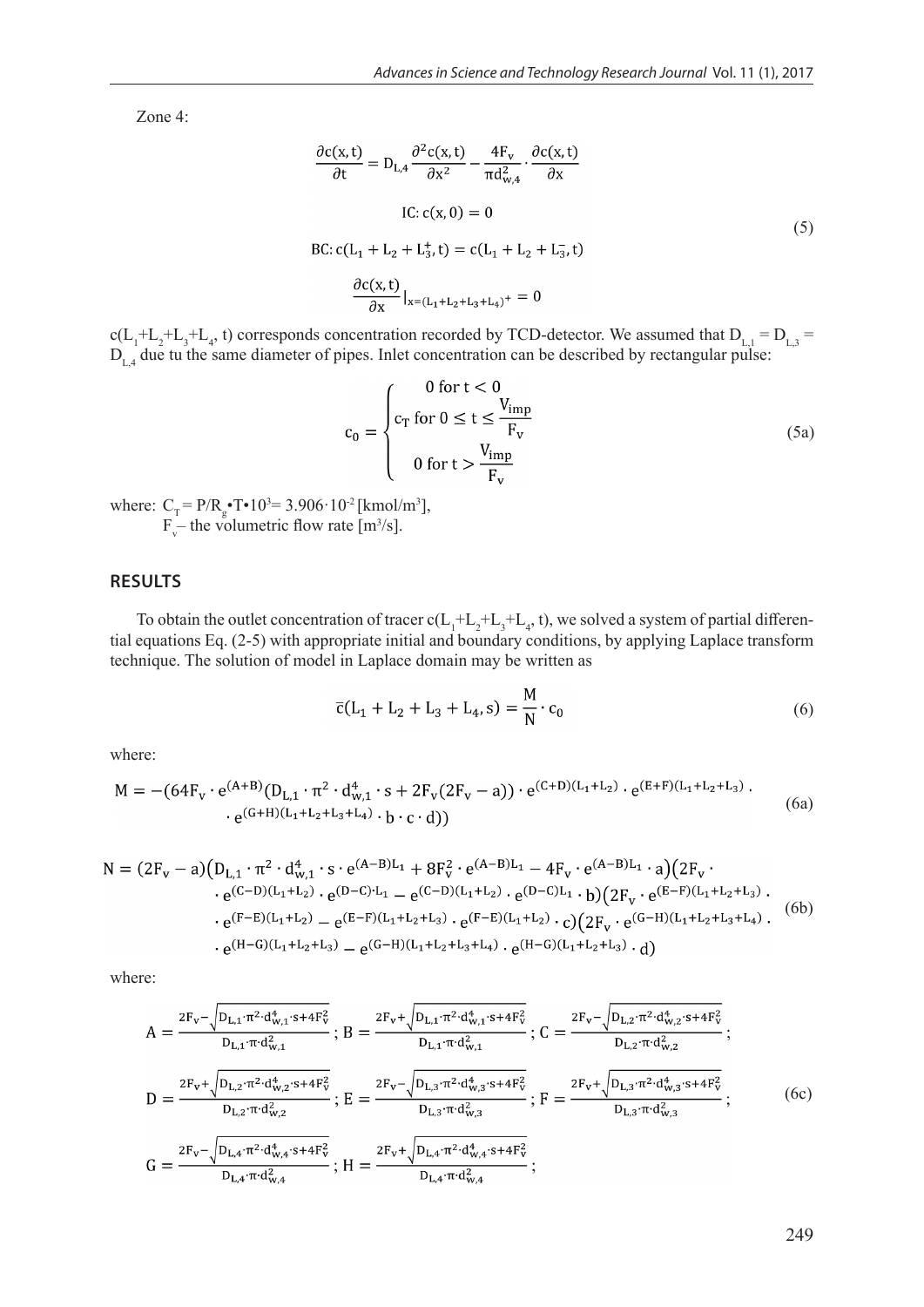$$
a = \sqrt{D_{L,1} \cdot \pi^2 \cdot d_{w,1}^4 \cdot s + 4F_v^2}; b = \sqrt{D_{L,2} \cdot \pi^2 \cdot d_{w,2}^4 \cdot s + 4F_v^2}; c = \sqrt{D_{L,3} \cdot \pi^2 \cdot d_{w,3}^4 \cdot s + 4F_v^2};
$$
  
\n
$$
d = \sqrt{D_{L,4} \cdot \pi^2 \cdot d_{w,4}^4 \cdot s + 4F_v^2}
$$
\n(6d)

s – the Laplace transform parameter.

Solution of Eq. (6) in the time domain was obtained using the Gaver-Stehfest method. The Gaver-Stehfest algorithm was chosen on the basis of previous tests. Accuracy of this algorithm was investigated for test functions and simplified model of a real gas flow. Details are presented in [12]. Parameter N called 'parameter of accuracy' for this method was determined by trial and error method.  $N = 30$  was assumed as an optimal value for computations. All calculations were carried out with precision up to 48 decimal digits using Maple®17. Number of measurement points is equal to 70.

The obtained results are presented in Figures 2 and 3. In all cases, very good fit between numerical and experiment curves is

observed. The results showed that the Gaver-Stehfest method can solve the gas flow problem with high accuracy (the minimal standard deviation is equal to  $7.1765 \cdot 10^{-4}$ , obtained for parameter N=30) and fast (time of calculations  $t=58.4$  [s] for N=30). Proper value parameter N was determined by trial and error method as in [12]. Finally, N=30 was an optimal value of parameter N for solution of axial gas dispersion model.

In this work, we used a pulse tracer technique to determine the axial dispersion coefficients of the gas phase and value of Pèclet numbers in the zones of system. The nitrogen was been used as a tracer. The inverse problem (see Eq. 6) was solved by combina-



**Fig. 2.** Numerical (solid red line) and experimental (blue points) profiles of gas concentration for the volumetric flow rate  $3.3333 \cdot 10^{-7}$  [m<sup>3</sup>/s] and the volume of sample loop  $2.5000 \cdot 10^{-7}$  [m<sup>3</sup>]. Screenshot of program Maple<sup>®</sup>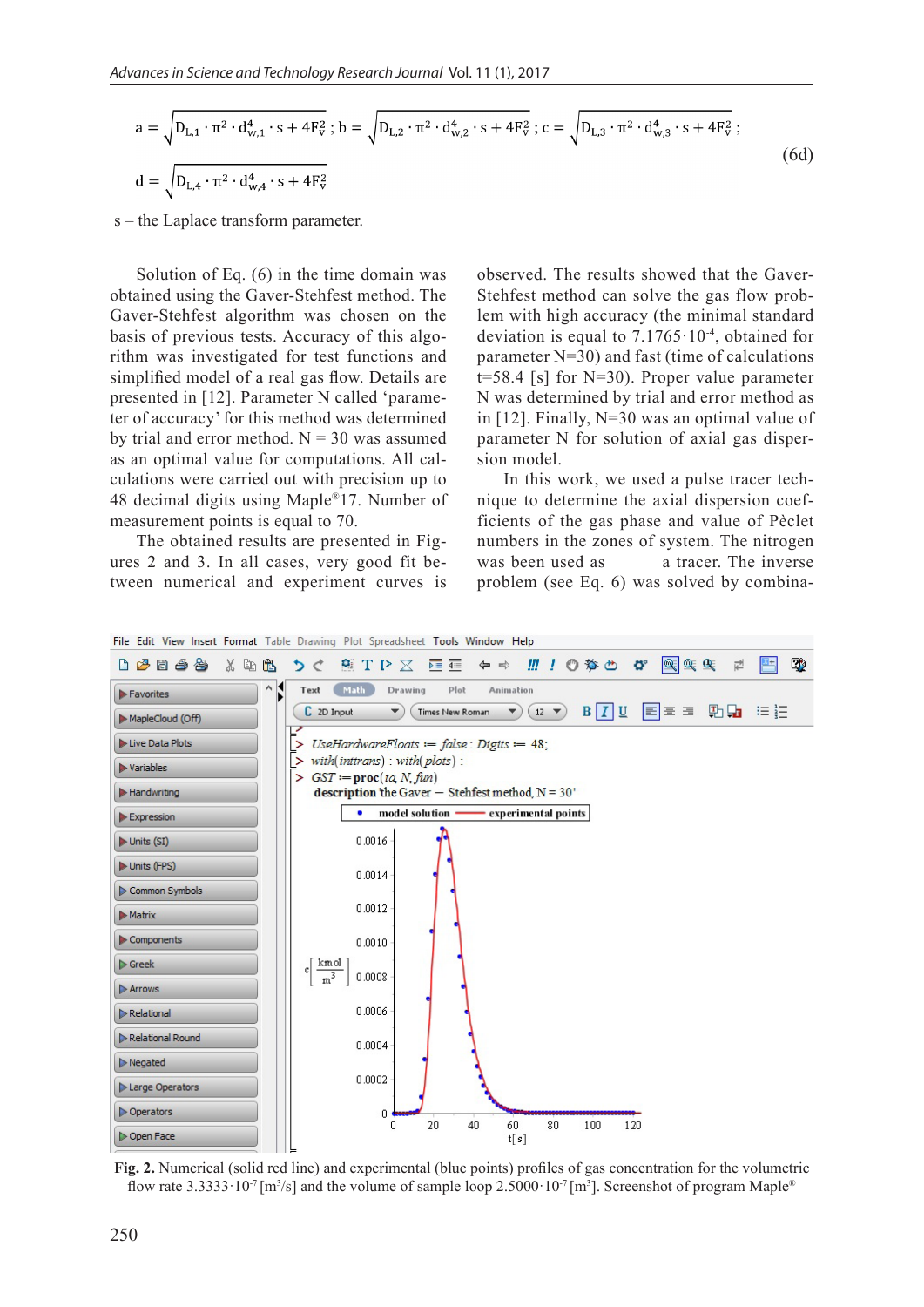

**Fig. 3.** Numerical (solid red line) and experimental (blue points) gas concentration profiles for the volumetric flow rate  $3.3333 \cdot 10^{-7}$  [m<sup>3</sup>/s] and the volume of sample loop  $5.0000 \cdot 10^{-7}$  [m<sup>3</sup>]. Screenshot of program Maple<sup>®</sup>

| Volume of impulse of gas<br>$V_{\text{imp}}$ [m <sup>3</sup> ] | Volumetric flow rate<br>$F_{v}$ [m <sup>3</sup> /s] | Number of<br>zone | Axial dispersion coefficient<br>$D_{1}$ [m <sup>2</sup> /s] | Pèclet number<br>Pe |
|----------------------------------------------------------------|-----------------------------------------------------|-------------------|-------------------------------------------------------------|---------------------|
| $2.5000 \cdot 10^{-7}$                                         | $3.3333 \cdot 10^{-7}$                              |                   | 7.7700.10-4                                                 | 4.3                 |
|                                                                |                                                     | 2                 | $7.8000 \cdot 10^{-5}$                                      | 16.5                |
|                                                                |                                                     | 3                 | 7.7700.10-4                                                 | 51.0                |
|                                                                |                                                     | 4                 | $7.7700 \cdot 10^{-4}$                                      | 119.3               |
|                                                                | $5.0000 \cdot 10^{-7}$                              |                   | $1.7826 \cdot 10^{-3}$                                      | 28.4                |
|                                                                |                                                     | 2                 | $7.9000 \cdot 10^{-5}$                                      | 24.4                |
|                                                                |                                                     | 3                 | $1.7826 \cdot 10^{-3}$                                      | 33.3                |
|                                                                |                                                     | 4                 | $1.7826 \cdot 10^{-3}$                                      | 78.0                |
|                                                                | $6.6667 \cdot 10^{-7}$                              |                   | $3.1284 \cdot 10^{-3}$                                      | 21.5                |
|                                                                |                                                     | 2                 | $8.0000 \cdot 10^{-5}$                                      | 32.1                |
|                                                                |                                                     | 3                 | $3.1284 \cdot 10^{-3}$                                      | 25.3                |
|                                                                |                                                     | 4                 | $3.1284 \cdot 10^{-3}$                                      | 59.2                |

|  |  |  |  | <b>Table 1.</b> Values of axial dispersion coefficients and Pèclet numbers |  |  |  |
|--|--|--|--|----------------------------------------------------------------------------|--|--|--|
|--|--|--|--|----------------------------------------------------------------------------|--|--|--|

tion of 'trial –and-error' procedure and inner optimization procedure of the program Maple. As the correct value of parameter  $D_1$  was accepted this, for which the standard deviation between numerical and experimental results was the lowest.The results are presented in Tables 1 and 2.

## **CONCLUSIONS**

The main results of the paper can be summarized as follows:

1. Application of the Gaver-Stehfest method is suitable for a solution of one-dimensional gas flow model. It works fast and with high accuracy.